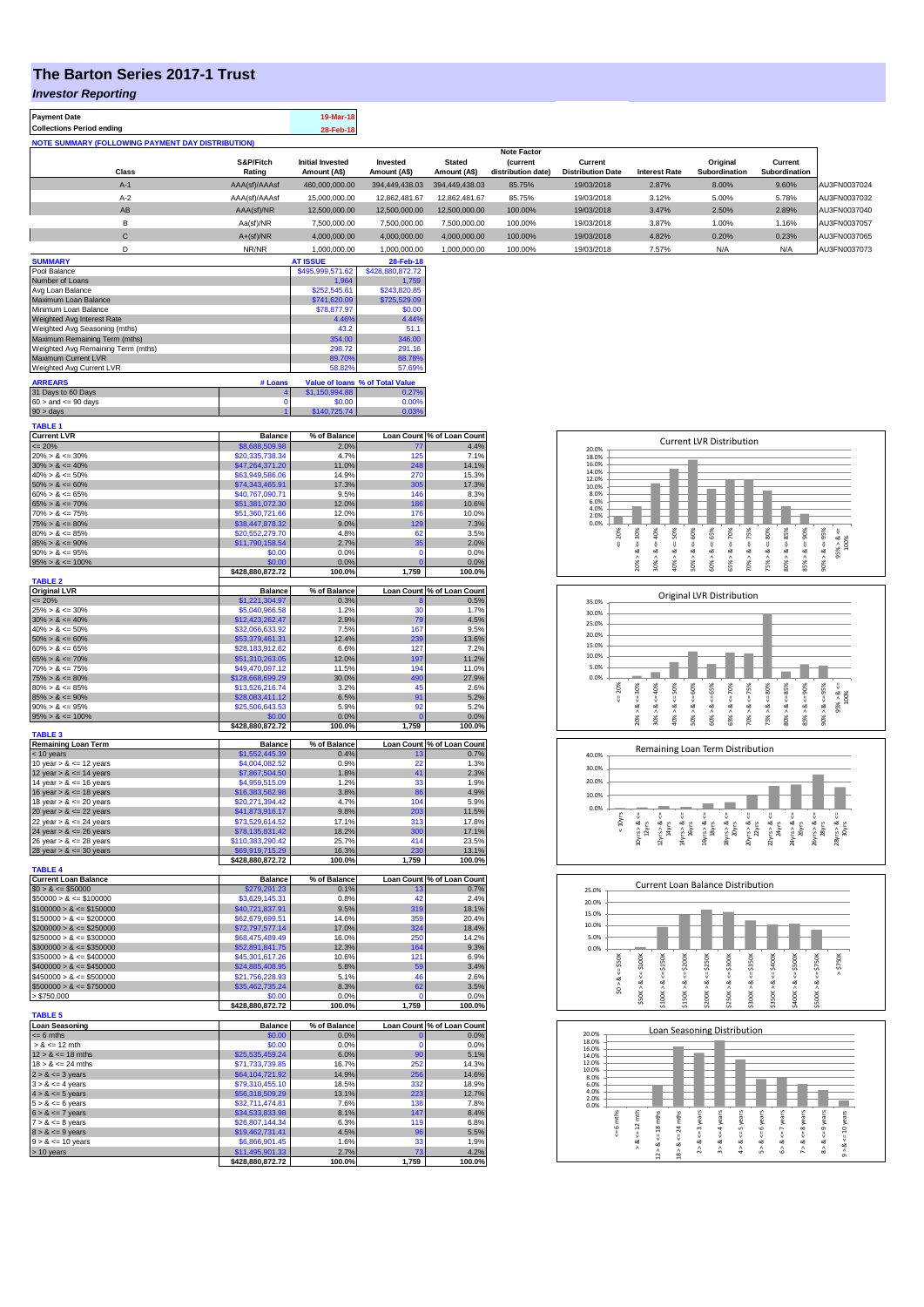## **The Barton Series 2017-1 Trust**

## *Investor Reporting*

| <b>Payment Date</b>                           |                                     | 19-Mar-18             |                |                                     |
|-----------------------------------------------|-------------------------------------|-----------------------|----------------|-------------------------------------|
| <b>Collections Period ending</b>              |                                     | 28-Feb-18             |                |                                     |
| TABLE <sub>6</sub>                            |                                     |                       |                |                                     |
| Postcode Concentration (top 10 by value)      | <b>Balance</b>                      | % of Balance          |                | Loan Count % of Loan Count          |
| 2650                                          | \$9,257,080.01                      | 2.2%                  | 43             | 2.4%                                |
| 2615                                          | \$8,045,144.29                      | 1.9%                  | 31             | 1.8%                                |
| 2914                                          | \$7,975,170.81                      | 1.9%                  | 23             | 1.3%                                |
| 6210                                          | \$7,307,707.36                      | 1.7%                  | 36             | 2.0%                                |
| 2905                                          | \$6,985,665.75                      | 1.6%                  | 26             | 1.5%                                |
| 5108                                          | \$6,963,040.75                      | 1.6%                  | 39             | 2.2%                                |
| 2602                                          | \$6,875,108.58                      | 1.6%                  | 24             | 1.4%                                |
| 2617                                          | \$5,850,268.07                      | 1.4%                  | 19             | 1.1%                                |
| 5109                                          | \$5,661,803.63                      | 1.3%                  | 29             | 1.6%                                |
| 2913                                          | \$5,594,453.89                      | 1.3%                  | 21             | 1.2%                                |
| <b>TABLE 7</b>                                |                                     |                       |                |                                     |
| <b>Geographic Distribution</b>                | <b>Balance</b>                      | % of Balance          |                | Loan Count % of Loan Count          |
| <b>Australian Capital Territory</b>           | \$78,443,724.22                     | 18.3%                 | 286            | 16.3%                               |
| New South Wales                               | \$70,308,573.02                     | 16.4%                 | 279            | 15.9%                               |
| Northern Territory                            | \$1,263,170.72                      | 0.3%                  | -5             | 0.3%                                |
| Queensland                                    | \$13,691,913,17                     | 3.2%                  | 54             | 3.1%                                |
| South Australia                               | \$177,213,523.37                    | 41.3%                 | 814            | 46.3%                               |
| Tasmania                                      | \$759,616.52                        | 0.2%                  | ٥              | 0.1%                                |
| Victoria                                      | \$10,500,118.33                     | 2.4%                  | 38             | 2.2%                                |
| Western Australia                             | \$76,700,233.37                     | 17.9%                 | 281            | 16.0%                               |
|                                               | \$428,880,872.72                    | 100.0%                | 1,759          | 100.0%                              |
| <b>TABLE 8</b>                                |                                     |                       |                |                                     |
| Metro/Non-Metro/Inner-City<br>Metro           | <b>Balance</b><br>\$335.246.510.04  | % of Balance<br>78.2% | 1354           | Loan Count % of Loan Count<br>77.0% |
| Non-metro                                     | \$92,678,875.83                     | 21.6%                 | 401            | 22.8%                               |
| Inner city                                    | \$955,486.85                        | 0.2%                  |                | 0.2%                                |
|                                               | \$428,880,872.72                    | 100.0%                | 1,759          | 100.0%                              |
| TABLE 9                                       |                                     |                       |                |                                     |
| <b>Property Type</b>                          | <b>Balance</b>                      | % of Balance          |                | Loan Count % of Loan Count          |
| <b>Residential House</b>                      | \$392,160,763.62                    | 91.4%                 | 159            | 90.7%                               |
| <b>Residential Unit</b>                       | \$36,499,325.40                     | 8.5%                  | 162            | 9.2%                                |
| Rural                                         | \$220,783.70                        | 0.1%                  |                | 0.1%                                |
| Semi-Rural                                    | \$0.00                              | 0.0%                  | O              | 0.0%                                |
|                                               | \$428,880,872.72                    | 100.0%                | 1,759          | 100.0%                              |
| <b>TABLE 10</b>                               |                                     |                       |                |                                     |
| <b>Occupancy Type</b>                         | <b>Balance</b>                      | % of Balance          |                | Loan Count % of Loan Count          |
| Owner Occupied<br>Investment                  | \$351,854,979.31<br>\$77,025,893.41 | 82.0%<br>18.0%        | 1425<br>334    | 81.0%<br>19.0%                      |
|                                               | \$428,880,872.72                    | 100.0%                | 1,759          | 100.0%                              |
| TABLE 11                                      |                                     |                       |                |                                     |
| <b>Employment Type Distribution</b>           | <b>Balance</b>                      | % of Balance          |                | Loan Count % of Loan Count          |
| Contractor                                    | \$9,998,012.38                      | 2.3%                  | 40             | 2.3%                                |
| Pay-as-you-earn employee (casual)             | \$15,635,208.35                     | 3.6%                  | 71             | 4.0%                                |
| Pay-as-you-earn employee (full time)          | \$328,270,384.65                    | 76.5%                 | 1310           | 74.5%                               |
| Pay-as-you-earn employee (part time)          | \$34,554,790.05                     | 8.1%                  | 152            | 8.6%                                |
| Self employed                                 | \$17,019,587.37                     | 4.0%                  | 72             | 4.1%                                |
| No data                                       | \$23,402,889.92                     | 5.5%                  | 114            | 6.5%                                |
| Director                                      | \$0.00                              | 0.0%                  |                | 0.0%                                |
|                                               | \$428,880,872.72                    | 100.0%                | 1,759          | 100.0%                              |
| TARI F 12                                     |                                     |                       |                |                                     |
| <b>LMI Provider</b><br>QBE                    | <b>Balance</b>                      | % of Balance          |                | Loan Count % of Loan Count<br>93.3% |
| Genworth                                      | \$395,030,492.67<br>33,850,380.05   | 92.1%<br>7.9%         | 1641<br>118    | 6.7%                                |
|                                               | \$428,880,872.72                    | 100.0%                | 1,759          | 100.0%                              |
| <b>TABLE 13</b>                               |                                     |                       |                |                                     |
| <b>Arrears</b>                                | <b>Balance</b>                      | % of Balance          |                | Loan Count % of Loan Count          |
| <= 0 days                                     | \$420,919,595.18                    | 98.1%                 | 1730           | 98.4%                               |
| $0 >$ and $\leq$ 30 days                      | \$6,669,556.92                      | 1.6%                  | 24             | 1.4%                                |
| $30$ > and <= 60 days                         | \$1,150,994.88                      | 0.3%                  | Δ              | 0.2%                                |
| $60 >$ and $\leq 90$ days                     | \$0.00                              | 0.0%                  | $\overline{0}$ | 0.0%                                |
| 90 > days                                     | \$140,725.74                        | 0.0%                  |                | 0.1%                                |
|                                               | \$428,880,872.72                    | 100.0%                | 1,759          | 100.0%                              |
| TABLE 14                                      |                                     |                       |                |                                     |
| <b>Interest Rate Type</b>                     | <b>Balance</b>                      | % of Balance          |                | Loan Count % of Loan Count          |
| Variable                                      | \$277,788,287.99                    | 64.8%                 | 1157           | 65.8%                               |
| Fixed                                         | \$151,092,584.73                    | 35.2%                 | 602            | 34.2%                               |
|                                               | \$428,880,872.72                    | 100.0%                | 1,759          | 100.0%                              |
| TABLE 15<br><b>Weighted Ave Interest Rate</b> | <b>Balance</b>                      | <b>Loan Count</b>     |                |                                     |
| <b>Fixed Interest Rate</b>                    | 4.35%                               | 602                   |                |                                     |
|                                               |                                     |                       |                |                                     |
| <b>TABLE 16</b>                               |                                     |                       |                |                                     |
| Foreclosure, Claims and Losses (cumulative)   | <b>Balance</b>                      | Loan Count            |                |                                     |
| Properties foreclosed                         | \$0.00                              |                       |                |                                     |
| Claims submitted to mortgage insurers         | \$0.00                              | Ō                     |                |                                     |
| Claims paid by mortgage insurers              | \$0.00                              | Ō                     |                |                                     |
| loss covered by excess spread                 | \$0.00                              | Ō                     |                |                                     |
| Amount charged off                            | \$0.00                              | ö                     |                |                                     |